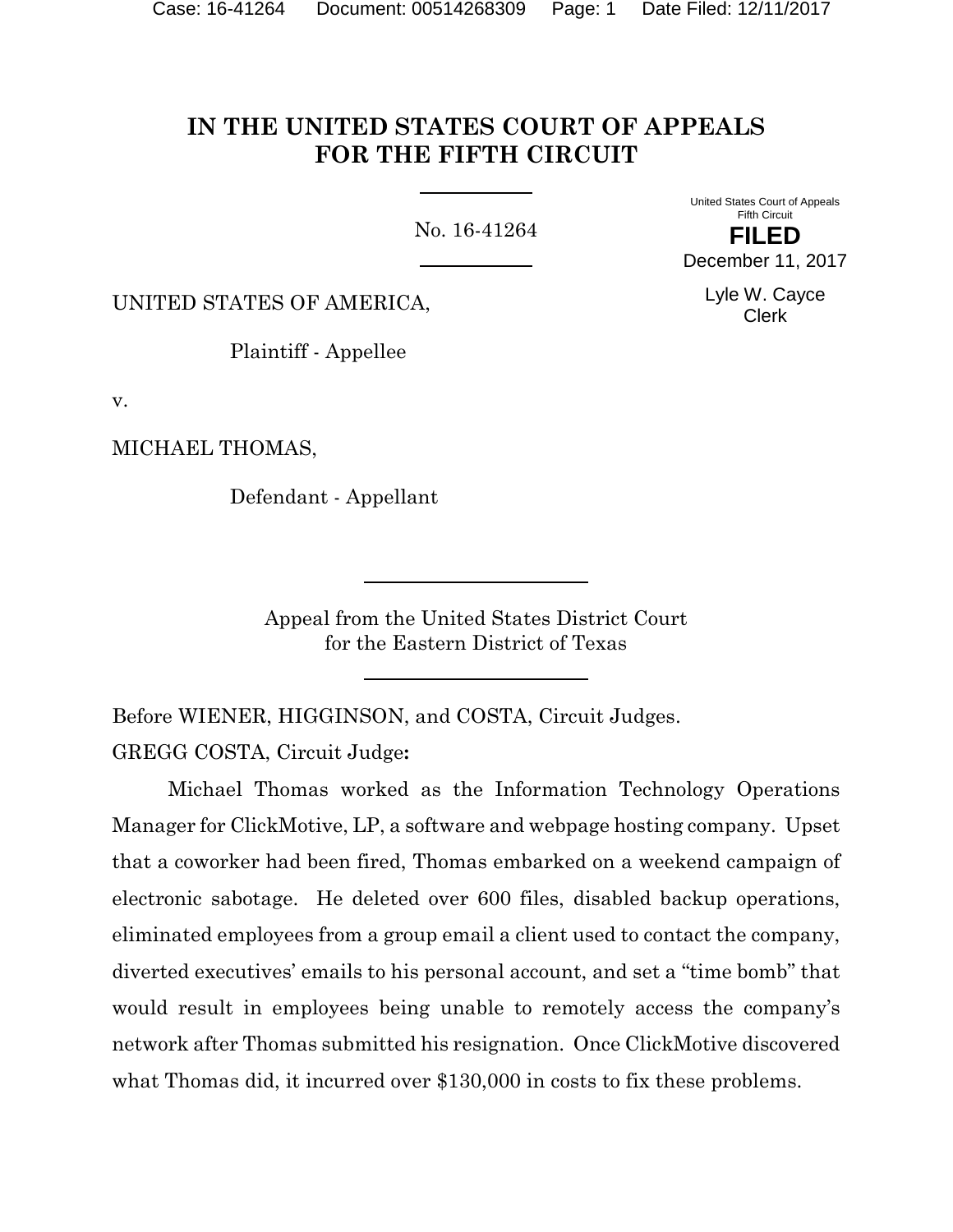A jury found Thomas guilty of "knowingly caus[ing] the transmission of a program, information, code, or command, and as a result of such conduct, intentionally caus[ing] damage without authorization, to a protected computer." 18 U.S.C. § 1030(a)(5)(A). Thomas challenges the "without authorization" requirement of this provision of the Computer Fraud and Abuse Act. He contends that because his IT job gave him full access to the system and required him to "damage" the system—for example, at times his duties included deleting certain files—his conduct did not lack authorization. In support of his view that the statute does not reach those whose access to a system includes the ability to impair it, Thomas invokes the rule of lenity and principle that vague statutes cannot be enforced. But we conclude that Thomas's conduct falls squarely within the ordinary meaning of the statute and affirm his conviction.

#### **I.**

Thomas's duties at ClickMotive included network administration; maintaining production websites; installing, maintaining, upgrading, and troubleshooting network servers; ensuring system security and data integrity; and performing backups. He was granted full access to the network operating system and had the authority to access any data and change any setting on the system. Thomas was expected to perform his duties using his "best efforts and judgment to produce maximum benefit" to ClickMotive.

Thomas was not happy when his friend in the IT department was fired. It was not just a matter of loyalty to his former colleague; a smaller IT staff meant more work for Thomas. So Thomas, to use his word, "tinkered" with the company's system. The tinkering, which started on a Friday evening and continued through Monday morning, included the following:

• He deleted 625 files of backup history and deleted automated commands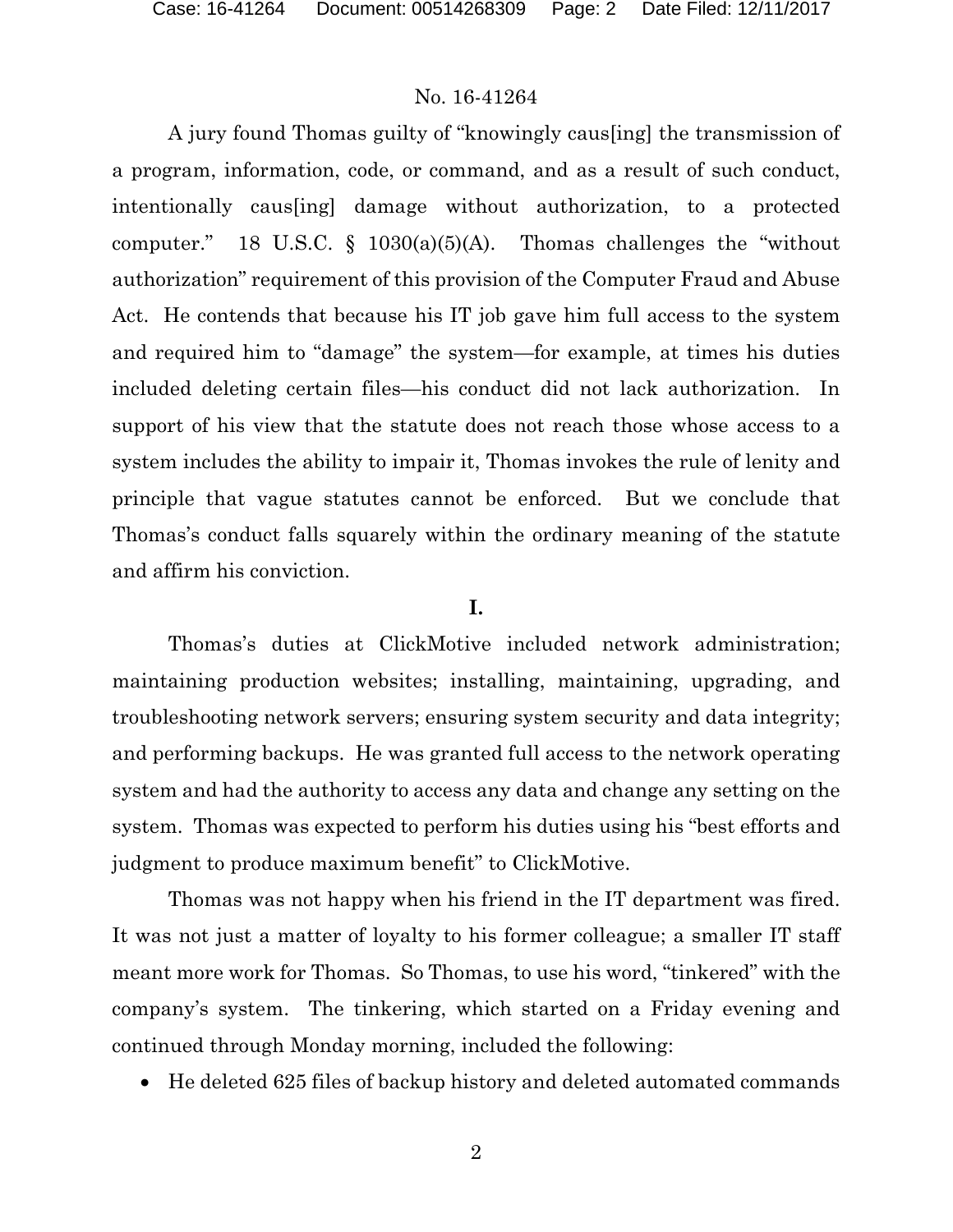# No. 16-41264

set to perform future backups.

- He issued a command to destroy the virtual machine<sup>[1](#page-2-0)</sup> that performed ClickMotive's backups for one of its servers and then Thomas failed to activate its redundant pair, ensuring that the backups would not occur.
- He tampered with ClickMotive's pager notification system by entering false contact information for various company employees, ensuring that they would not receive any automatically-generated alerts indicating system problems.
- He triggered automatic forwarding of executives' emails to an external personal email account he created during the weekend.
- He deleted pages from ClickMotive's internal "wiki," an online system of internal policies and procedures that employees routinely used for troubleshooting computer problems.
- He manually changed the setting for an authentication service that would eventually lead to the inability of employees to work remotely through VPN. Changing the setting of the VPN authentication service set a time bomb that would cause the VPN to become inoperative when someone rebooted the system, a common and foreseeable maintenance function.
- And he removed employees from e-mail distribution groups created for the benefit of customers, leading to customers' requests for support going unnoticed.

Thomas was able to engage in most of this conduct from home, but he did set the VPN time bomb on Sunday evening from ClickMotive's office, which he entered using another employee's credentials. It was during this visit to the office that Thomas left his resignation letter that the company would see

<span id="page-2-0"></span><sup>1</sup> "A virtual machine is a self-contained operating environment that isolates an application from the entire computer on which it runs, denying the application access to other compartments of the system." Jonathan L. Zittrain, *The Generative Internet*, 119 HARV. L. REV. 1974, 2037 n.220 (2006).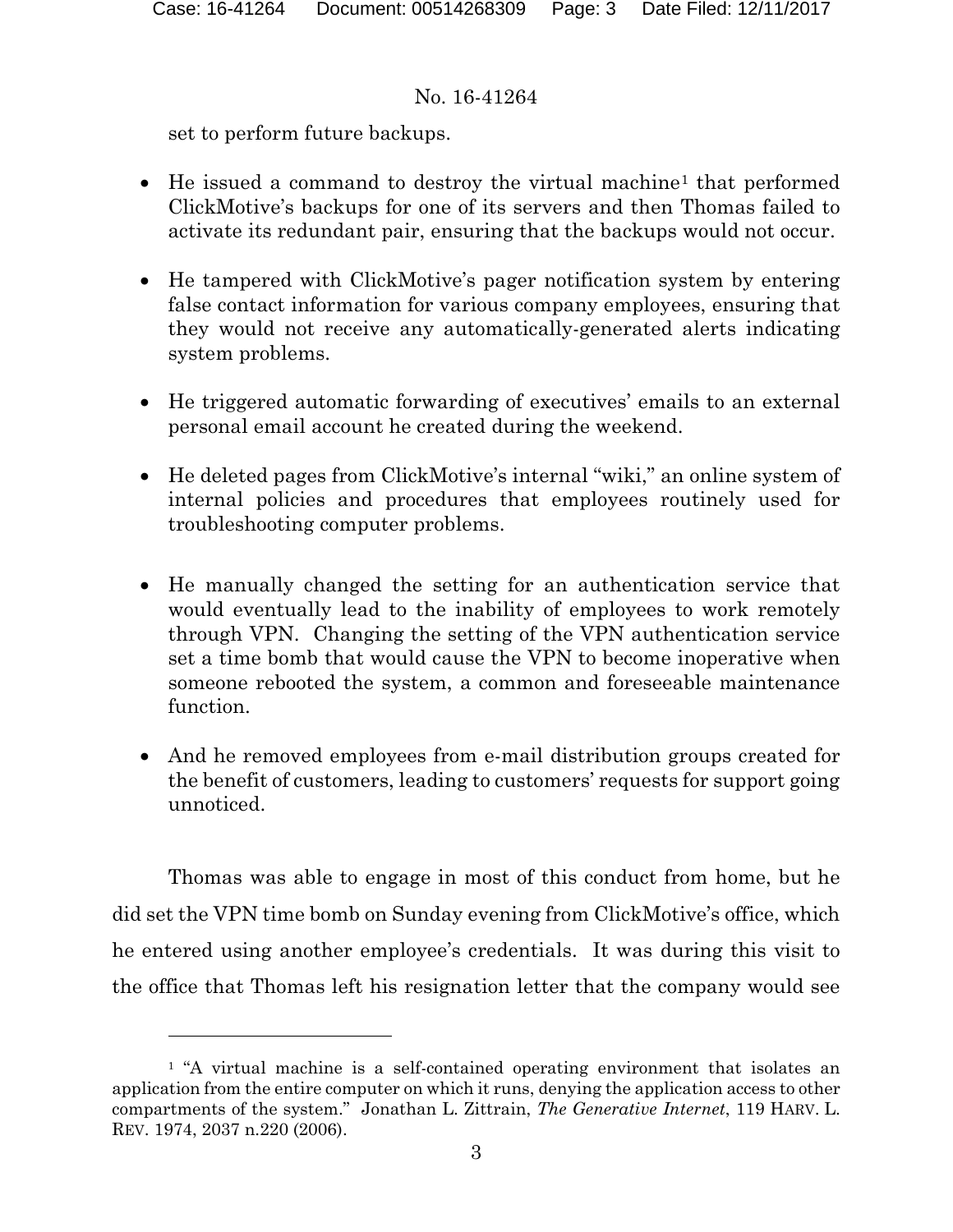the next day. When the dust settled, the company incurred over \$130,000 in out-of-pocket expenses and employees' time to undo the harm Thomas caused. In a subsequent interview with the FBI, Thomas stated that he engaged in this conduct because he was "frustrated" with the company and wanted to make the job harder for the person who would replace him.

A grand jury eventually charged Thomas with the section 1030(a)(5)(A) offense. But two days before the grand jury met, Thomas fled to Brazil. Nearly three years later, Thomas was arrested when he surrendered to FBI agents at Dallas/Fort Worth International Airport.

At trial, company employees and outside IT experts testified that none of the problems ClickMotive experienced as a result of Thomas's actions would be attributable to a normal system malfunction. They further stated that Thomas's actions were not consistent with normal troubleshooting and maintenance or consistent with mistakes made by a novice. ClickMotive employees asserted that it was strange for the wiki pages to be missing and that someone in Thomas's position would know that changing the setting of the VPN authentication service would cause it to become inoperative when someone rebooted the system.

ClickMotive's employee handbook was not offered at trial and there was no specific company policy that governed the deletions of backups, virtual machines, or wiki modifications. Employees explained, however, that there were policies prohibiting interfering with ClickMotive's normal course of business and the destruction of its assets, such as a virtual machine or company data. Thomas's own Employment Agreement specified he was bound by policies that were reasonably necessary to protect ClickMotive's legitimate interests in its clients, customers, accounts, and work product.

The jury instructions included the statutory definition of "damage," which is "any impairment to the integrity or availability of data, a program, a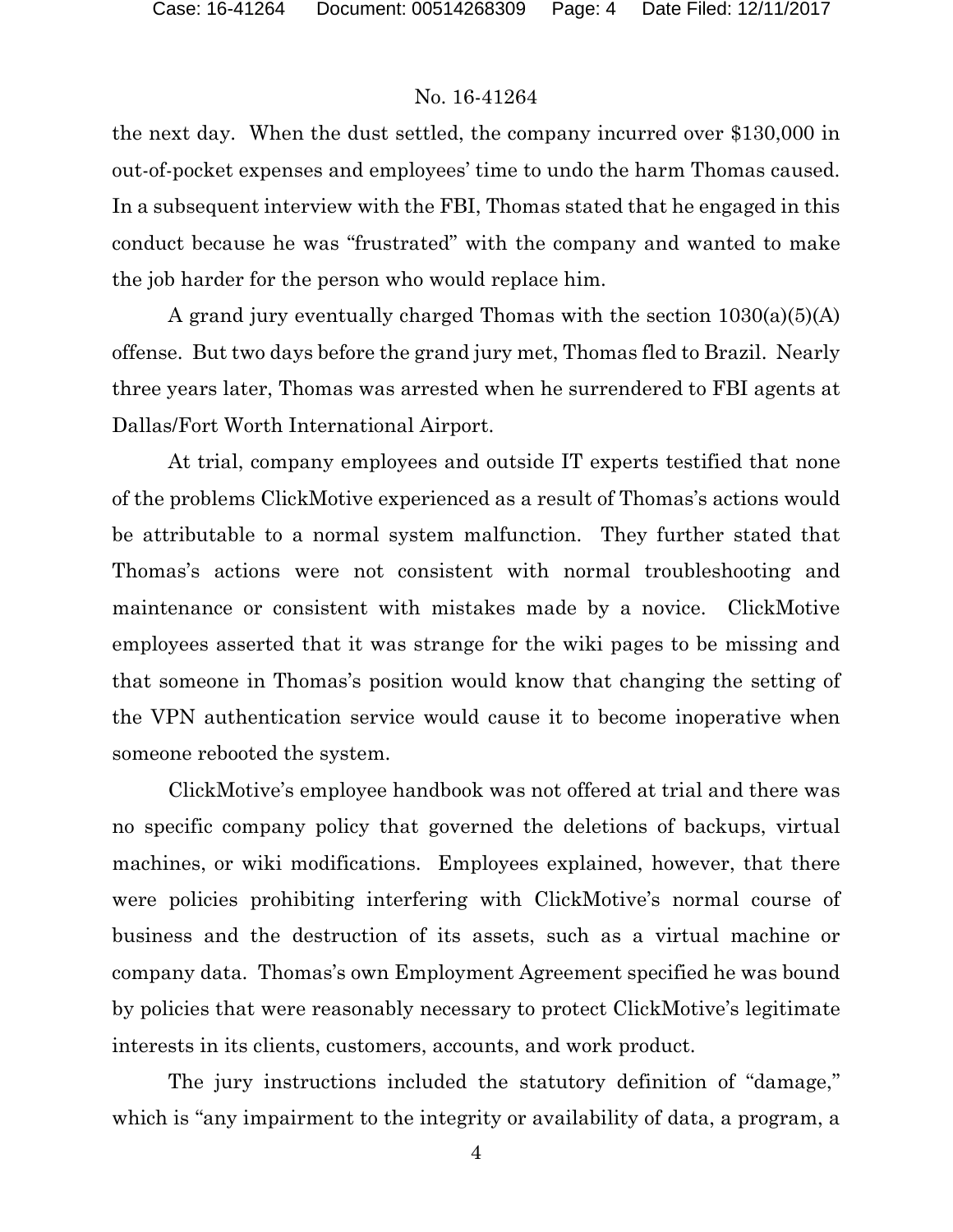# No. 16-41264

system, or information." 18 U.S.C. § 1030(e)(8). The district court denied Thomas's proposed instruction for "without authorization," which was "without permission or authority." It did not define the phrase.

After the jury returned a guilty verdict, the district court sentenced Thomas to time served (which was the four months since he had been detained after returning to the country), plus three years of supervised release, and ordered restitution of \$131,391.21. Thomas then filed an unsuccessful motion for judgment of acquittal. That motion, like this appeal, argued that the evidence was not sufficient to convict Thomas because he was authorized to damage the computer as part of his routine IT duties.

#### **II.**

#### **A.**

Although raised in the context of a sufficiency challenge which usually focuses on the evidence, Thomas's argument is principally a question of statutory interpretation.[2](#page-4-0) So we will begin with an analysis of the statute as the elements of the statute establish what the evidence must prove.

Because Thomas's argument that he was authorized to damage a computer seems nonsensical at first glance, it is helpful at the outset to explain the steps he takes to get there. He first points out that his job duties included "routinely deleting data, removing programs, and taking systems offline for diagnosis and maintenance." Thomas says this conduct damaged the computer within the meaning of the Computer Fraud and Abuse Act because damage is

<span id="page-4-0"></span><sup>2</sup> We often see arguments focusing on the meaning of words in a criminal statute raised via a challenge to the jury instruction. But as will be discussed, Thomas's requested instruction of "without authorization" did not include the limiting language he urges on appeal. This explains why a sufficiency challenge is the vehicle for his statutory argument. The government does not contend that his request for a different definition in the jury instruction estops him from arguing for a more limited definition in the context of a sufficiency challenge.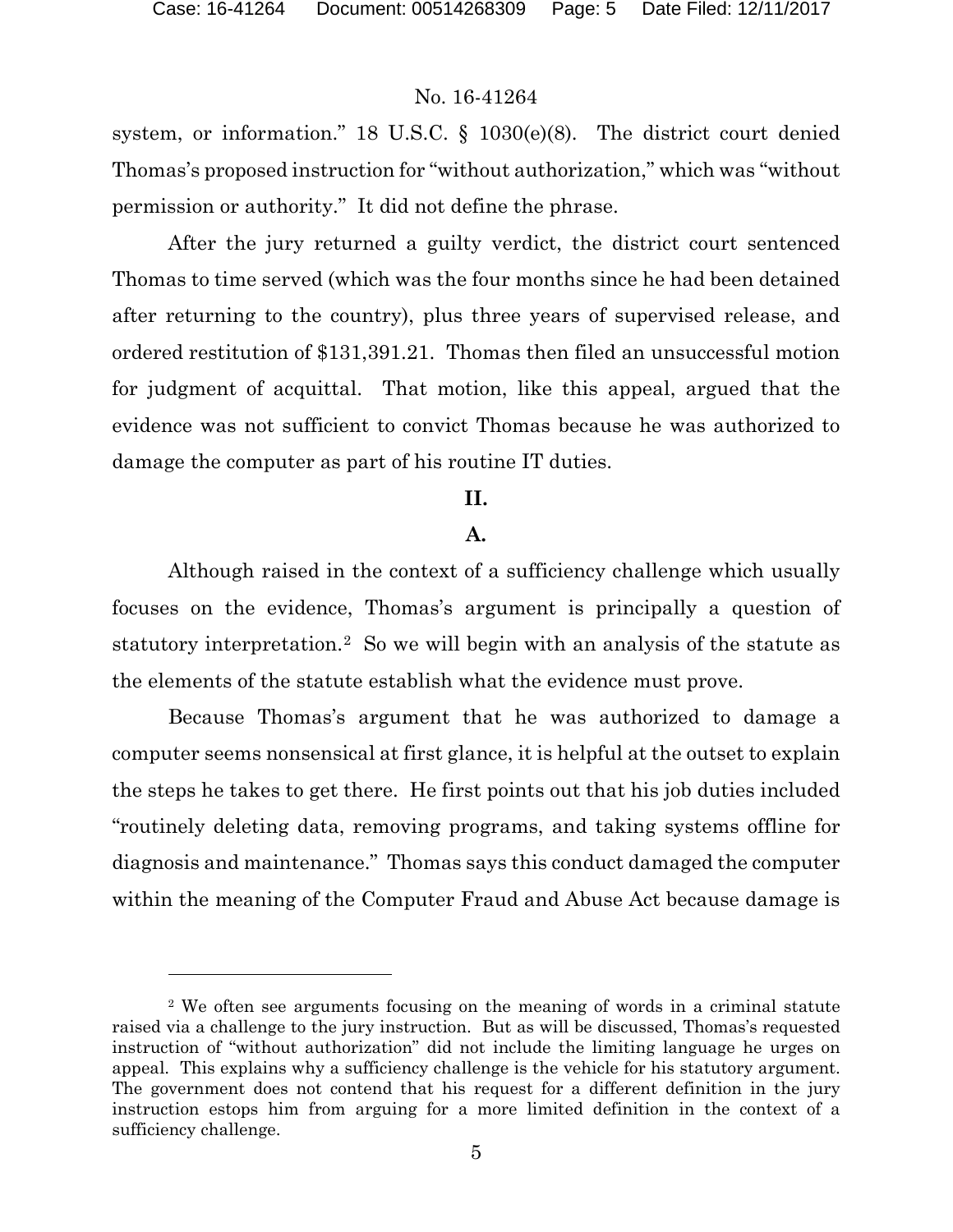#### No. 16-41264

defined to just mean "any impairment to the integrity or availability of data, a program, a system, or information," 18 U.S.C.  $\S 1030(e)(8)$ ; there is no requirement of harm. And the damage he caused by engaging in these routine tasks was not "without authorization" because it was part of his job. So far, so good.[3](#page-5-0) Next comes the critical leap: Thomas argues that because he was authorized to damage the computer when engaging in these routine tasks, *any* damage he caused while an employee was not "without authorization." Thus he cannot be prosecuted under section  $1030(a)(5)(A)$ . This argument is far reaching. If Thomas is correct, then the damage statute would not reach any employee who intentionally damaged a computer system as long as any part of that employee's job included deleting files or taking systems offline.

Thomas's support for reading the statute to cover only individuals who "had no rights, limited or otherwise [to] impair" a system comes from cases addressing the separate "access" provisions of section 1030. *See, e.g.*, *LVRC Holdings LLC v. Brekka*, 581 F.3d 1127, 1133 (9th Cir. 2009) ("[A] person who uses a computer 'without authorization' has no rights, limited or otherwise, to access the computer in question."); *see also Pulte Homes, Inc. v. Laborers' International Union of North America*, 648 F.3d 295, 303–04 (6th Cir. 2011)

<span id="page-5-0"></span><sup>3</sup> This assumes Thomas is correct that the "damage" element does not require a showing of harm. The just-quoted statutory definition does not include the words "harm" or "loss." This contrasts with a separate subsection of the same damage statute that requires both "damage and loss," 18 U.S.C. § 1030(a)(5)(C), with a separate statutory definition for loss, 18 U.S.C. § 1030(e)(11). But some courts addressing the damage element do require some negative effect on the system. *See United States v. Yucel*, 97 F. Supp. 3d 413, 420 (S.D.N.Y. 2015) (concluding that damage occurs when "the system no longer operates as it did when it first came into the owner's possession and has an unwanted characteristic"); *Trademotion, LLC v. Marketcliq, Inc.*, 857 F. Supp. 2d 1285, 1292 (M.D. Fla. 2012) (stating that "impairment to integrity" requires "some diminution in the completeness or usability of date or information on a computer system"). In any event, the government concedes that at least some of what Thomas and other IT professional do in the normal course of their duties constitutes damage within the meaning of the statue. So we will assume that "damage" is defined as broadly as Thomas contends because even under his definition we conclude that he lacked authorization for the particular acts of damage charged as criminal conduct.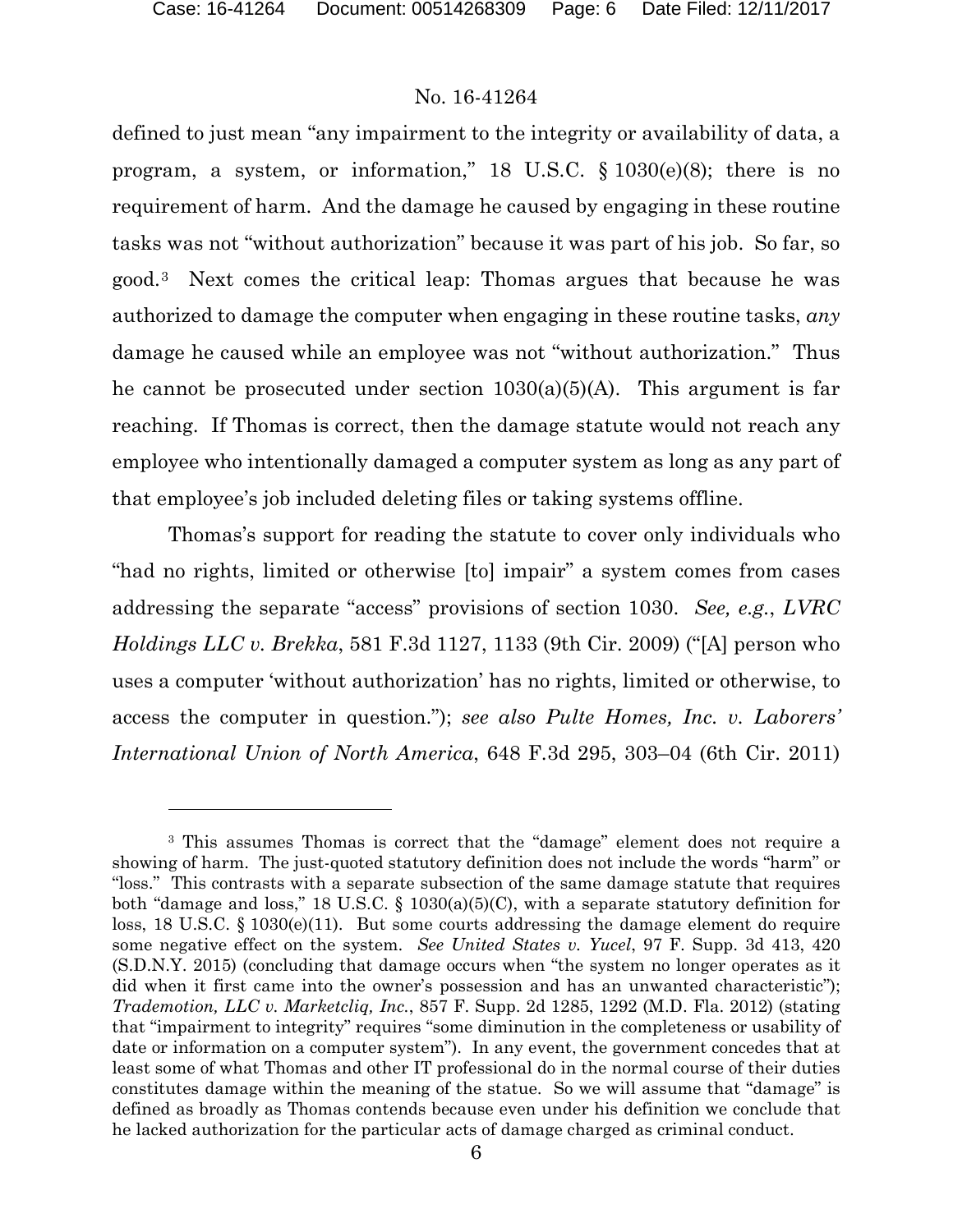(relying on *Brekka*). But there are important differences between the "access" and "damage" crimes that make it inappropriate to import access caselaw into the damage statute.

Section  $1030(a)(5)(A)$  is the only independent "damage" provision, meaning it does not also require a lack of authorization to access the computer. *Contrast* 18 U.S.C. § 1030(a)(5)(B), (C) (both applying to damage that results from unauthorized access of a computer). It prohibits "intentionally caus[ing] damage without authorization." As discussed, the statute defines damage. And as numerous courts have recognized in discussing both the damage and access provisions, the ordinary meaning of "without authorization" is "without permission." *See Brekka*, 581 F.3d at 1133 (quoting Random House Unabridged Dictionary to define "authorization" as "permission or power granted by an authority"); *United States v. Valle*, 807 F.3d 508, 524 (2d Cir. 2015) (same); *WEC Carolina Energy Solutions LLC v. Miller*, 687 F.3d 199, 204 (4th Cir. 2012) (defining "without authorization" as "without approval"); *Yucel*, 97 F. Supp. 3d at 422 (citing Webster's Third International Dictionary); *see also*  Orin S. Kerr, *Cybercrime's Scope: Interpreting "Access" and "Authorization" in Computer Misuse Statutes*, 78 N.Y.U. L. REV. 1596, 1661–62 (2003) ("[T]he damage statute uses the phrase 'without authorization' to mean merely 'without permission' . . . ."). Indeed, Thomas asked that the jury be told that "without authorization" means "without permission or authority"; he did not seek an instruction that "without authorization" is limited to those who have no rights to ever impair a system. As the caselaw and Thomas's proposed instruction recognize, the plain meaning of the damage provision is that it makes it a crime to intentionally impair a computer system without permission. And notably, it applies to particular acts causing damage that lacked authorization. *See* 18 U.S.C. § 1030(e)(8) (defining damage to include a single impairment of the system). Nothing in the statutory text says it does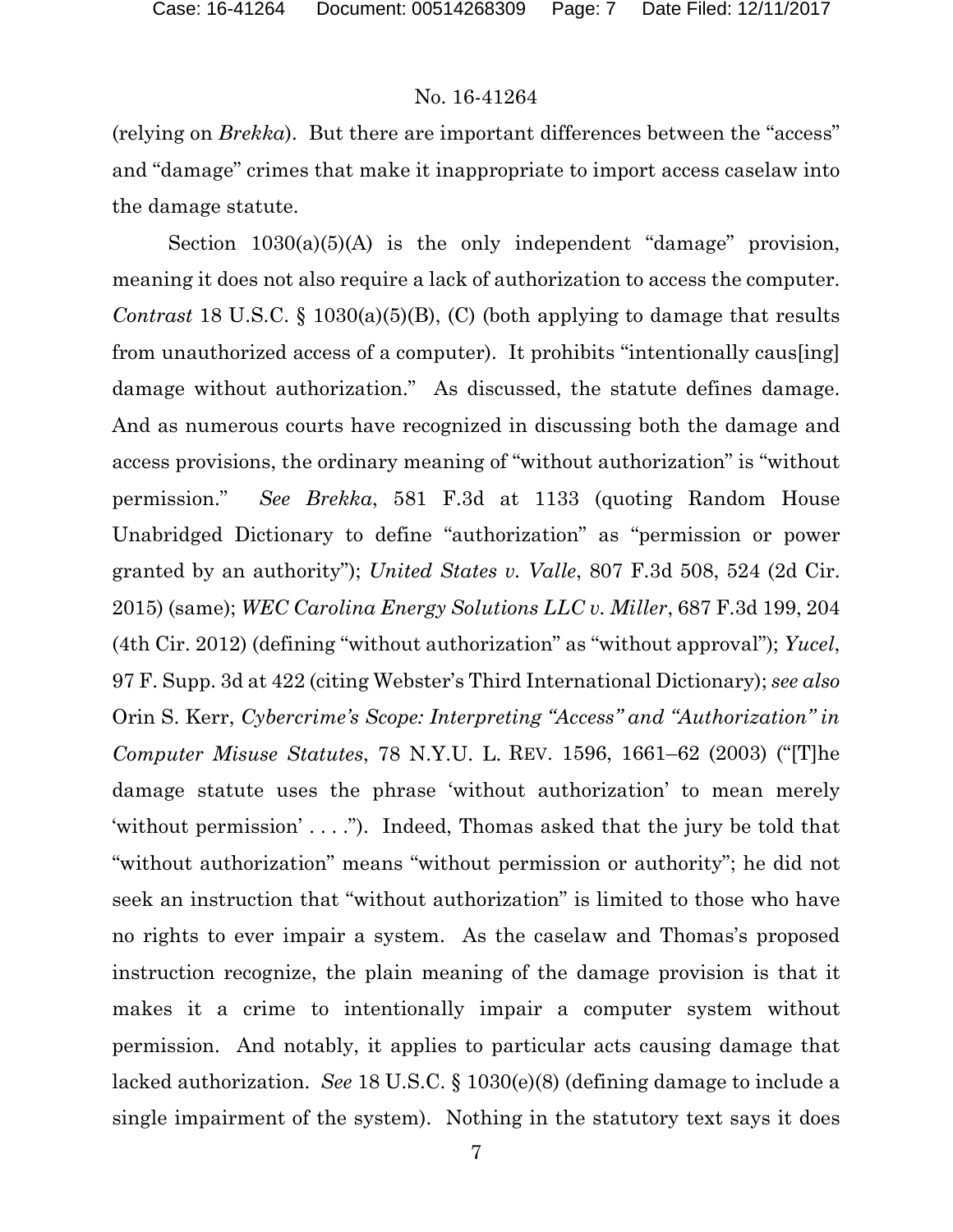not apply to intentional acts of damage that lacked permission if the employee was allowed to engage at other times in other acts that impaired the system.

Crimes involving unauthorized *access* are more numerous in the Computer Fraud and Abuse Act. *See, e.g.*, 18 U.S.C. § 1030(a)(1), (2), (3). Some of these provisions distinguish between "intentionally access[ing] a computer without authorization," and "exceed[ing] authorized access." *See id.* § 1030(a)(1), (2). To give meaning to the separate provisions, courts have interpreted "access without authorization" as targeting outsiders who access victim systems, while "exceeds authorized access" is applied to "insiders," such as employees of a victim company. *See Valle*, 807 F.3d at 524 (citing *United States v. Nosal*, 676 F.3d 854, 858 (9th Cir. 2012) (en banc)). It is this attempt to police that statutory line—between those who have no permission to access a system and those who have some permission to access but exceed it—that led to the language Thomas invokes about a "no authorization" case being limited to a person with "no right[], limited or otherwise, to *access* the computer in question." *Brekka*, 581 F.3d at 1133 (emphasis added). This ensures that "access without authorization" applies to outsiders. Indeed, *Brekka* begins its analysis by recognizing that "authorization" has the ordinary meaning of "permission"; the separate term "exceeds authorized access" is the source for its conclusion that access without authorization must be an all-or-nothing proposition. *Id*. at 1133. In addition to its support in the bifurcated statutory scheme for access crimes, a narrow reading of those statutes avoids criminalizing common conduct—like violating contractual terms of service for computer use or using a work computer for personal reasons—that lies beyond the antihacking purpose of the access statutes. *See, e.g.*, *Valle*, 807 F.3d at 512–13, 526–27 (involving police officer charged with violating section  $1030(a)(2)(B)$  for accessing a government computer for a non-law enforcement purpose); *United States v. Drew*, 259 F.R.D. 449, 466 (C.D. Cal. 2009)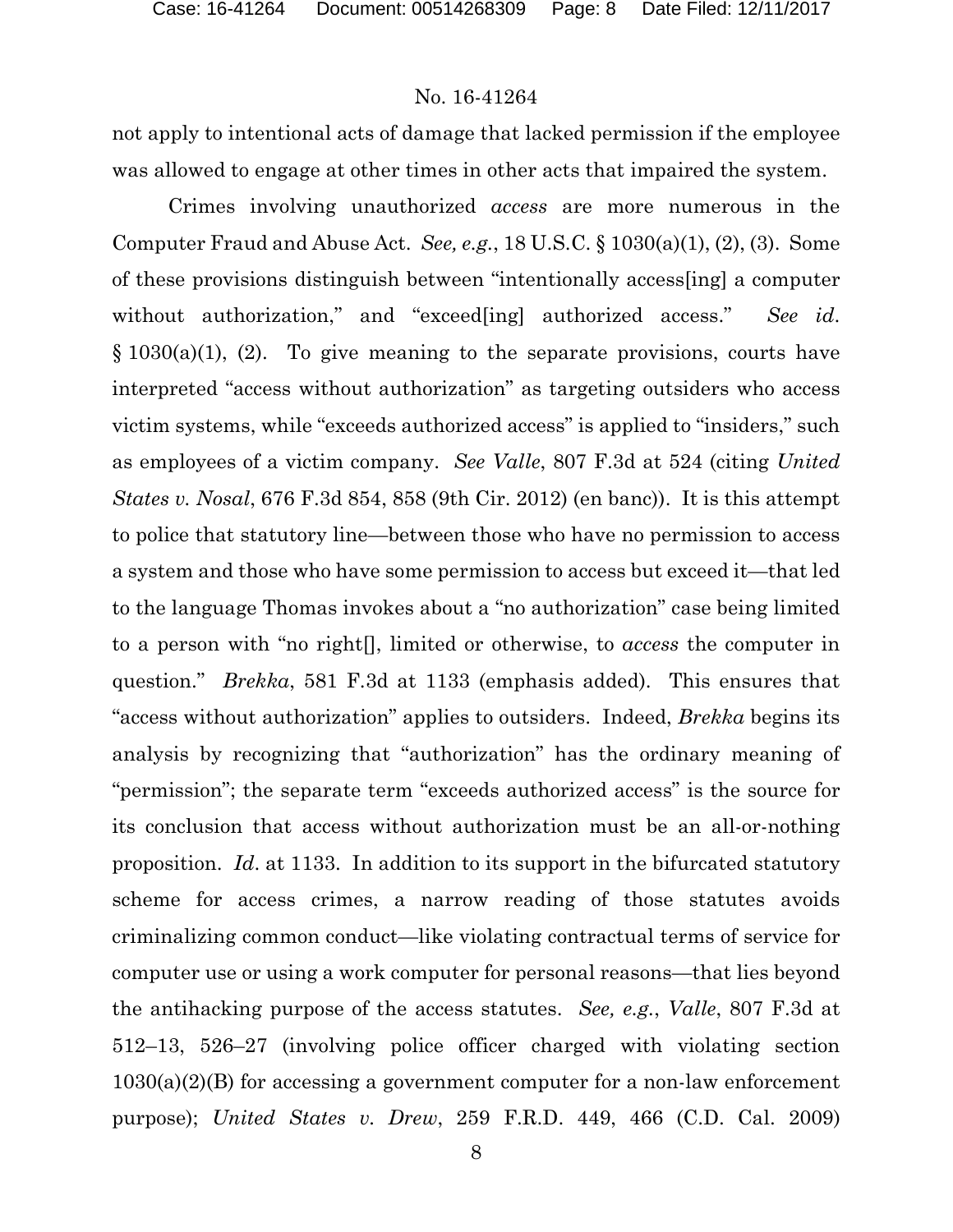(involving defendant charged with violating sections  $1030(a)(2)(C)$  and  $1030(c)(2)(B)(ii)$  for creating a fictitious profile on a social networking website and then using the account to cyberbully a teenager in violation of the website's Terms of Service); Kerr, *supra*, at 1663 ("If we interpret the phrase "exceeds authorized access" to include breaches of contract, we create a remarkably broad criminal prohibition that has no connection to the rationales of criminal punishment.").

None of these concerns translates to the damage statute. "Without authorization" modifies damage rather than access. *Id*. at 1661 (explaining that the federal damage statute uses "without authorization" in "a very different way" from how it is used in the access statutes). Section  $1030(a)(5)(A)$ makes no distinction between all-or-nothing authorization and degrees of authorization. Its text therefore covers situations when the individual never had permission to damage the system (an outsider) or when someone who might have permission for some damaging acts causes other damage that is not authorized (an insider). Tellingly, other subsections of the same damage statute are limited to those who inflict damage while "intentionally access[ing] a protected computer without authorization." 18 U.S.C. § 1030(a)(5)(B), (C). Because section  $1030(a)(5)(A)$  is the one subsection of the damage statute that also applies to insiders, it would make no sense to import a limitation from the access statutes that is aimed at excluding insider liability. In support of his attempt to extend to the damage statute the limitation courts have read into the "access without authorization" statutes, Thomas cites the "presumption that identical words used in different parts of the same act are intended to have the same meaning." *Atlantic Cleaners & Dyers, Inc*. *v. United States*, 286 U.S. 427, 433 (1932). But in light of the significant statutory differences between the access and damage crimes, Chief Justice Marshall's corollary to the "consistent usage" canon is more apt: "It has been also said, that the same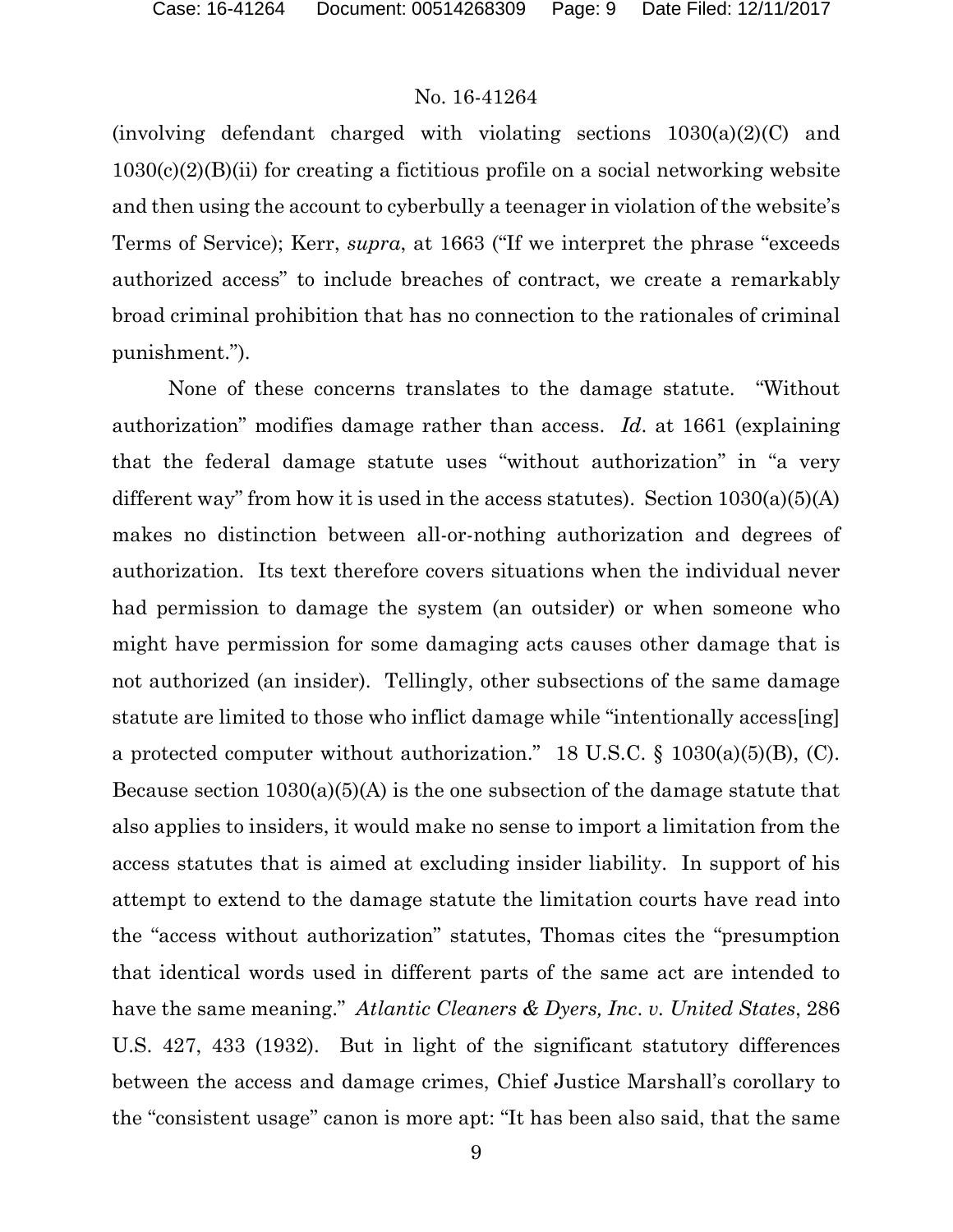## No. 16-41264

words have not necessarily the same meaning attached to them when found in different parts of the same instrument: their meaning is controlled by context. This is undoubtedly true." *Cherokee Nation v. Georgia*, 30 U.S. 1, 19 (1831), *quoted in* Antonin Scalia & Bryan Garner, READING LAW:THE INTERPRETATION OF LEGAL TEXTS 171 (2012).

Nor is there a significant threat that liability under the damage statute would extend to largely innocuous conduct because the requirement of "intentionally causing damage" narrows the statute's reach. *Cf.* Kerr*, supra*, at 1660–62 (stating that section 1030(a)(5)(A) "adds a very important weapon to the arsenal of computer crime statutes" and complements the access statutes that present a serious risk of being applied too broadly). Applying the damage statute to employees like Thomas also does not extend the law beyond what Congress intended. The Senate Report on the 1996 amendments to the Computer Fraud and Abuse Act stated that section  $1030(a)(5)(A)$  "protect[s] computers and computer systems . . . from damage both by outsiders, who gain access to a computer without authorization, and by insiders, who intentionally damage a computer." S. Rep. No. 104-357, at 9 (1996). It characterized these dual threats as "outside hackers" and "malicious insiders." *Id*. at 9. This repeated emphasis that the damage statute would apply equally to both threats<sup>[4](#page-9-0)</sup> was made with full awareness, from the time the statute was first enacted a decade earlier that, as Thomas emphasizes, employees are sometimes permitted or even required to engage in "repair activities." S. Rep. No. 99-432, at 12 (1986). Such acts that are "necessary to the repair" of the system, would not be criminal because they are authorized. *Id.* The statute's mens rea was also cited as a limitation on the statute's reach. S. Rep. No. 104-

<span id="page-9-0"></span><sup>4</sup> *See also* S. Rep. No. 104-357, at 10 (stating that section 1030(a)(5)(A) "would cover anyone who intentionally damages a computer, regardless of whether they were an outsider or an insider otherwise authorized to access the computer").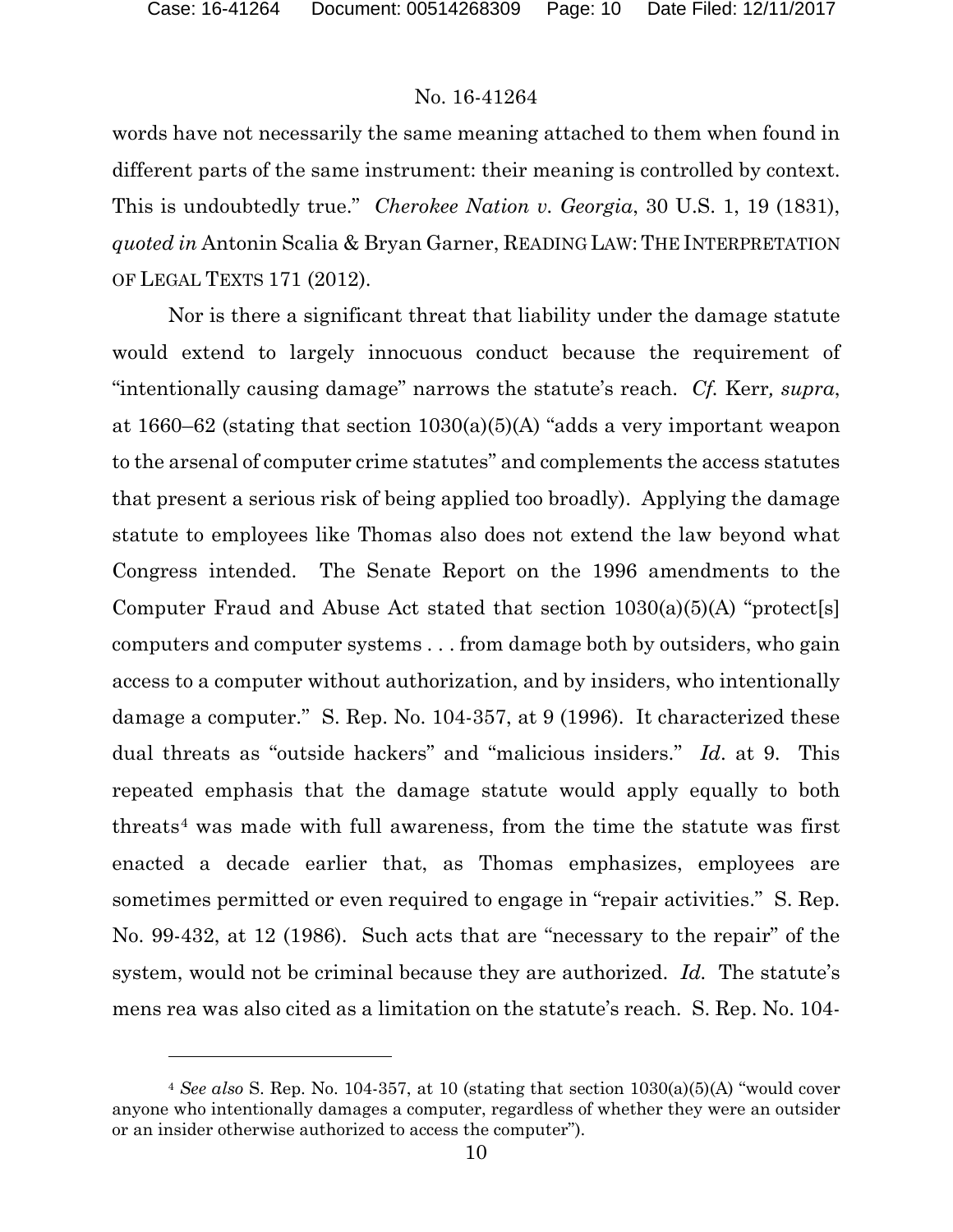# No. 16-41264

357, at 11 ("[I]nsiders, who are authorized to access a computer, face criminal liability only if they *intend* to cause damage to the computer.<sup>"[5](#page-10-0)</sup> (emphasis added)). By providing immunity from the damage statute to any "malicious insider" who was permitted to cause "damage" in some situations as part of his job duties, Thomas's interpretation would substantially curtail the statute's intended reach.

So Thomas's reading of "without authorization" is at odds with the statutory language and legislative intent. His offered construction thus finds no recourse in the rule of lenity because there is no interpretive tie for that principle to break. *United States v. Castleman*, 134 S. Ct. 1405, 1416 (2014) (stating that "the rule of lenity only applies if, after considering text, structure, history, and purpose, there remains a grievous ambiguity or uncertainty in the statute, such that the Court must simply guess as to what Congress intended" (internal quotation marks omitted)).

We conclude that Section 1030(a)(5)(A) prohibits intentionally damaging a computer system when there was no permission to engage in that particular act of damage. To the extent more is needed to flesh out the scope of "permission" when a defendant has some general authority to impair a network, there is helpful guidance in one of our cases addressing an access statute, which if anything should define authorization more narrowly for the reasons we have discussed. *United States v. Phillips*, 477 F.3d 215, 219 (5th Cir. 2007). *Phillips* says to look at the "expected norms of intended use." *Id*.

<span id="page-10-0"></span><sup>&</sup>lt;sup>5</sup> This statement that insiders are only liable for intentionally causing damage is further support for the point made above that section  $1030(a)(5)(A)$  is the only damage provision that can apply to insiders. The other two damage provisions, which require unauthorized access, have lower mens rea requirements. Section  $1030(a)(5)(B)$  applies to recklessly causing damage. Section  $1030(a)(5)(C)$  imposes strict liability when it comes to the damage requirement, though the conduct must result in both "damage and loss."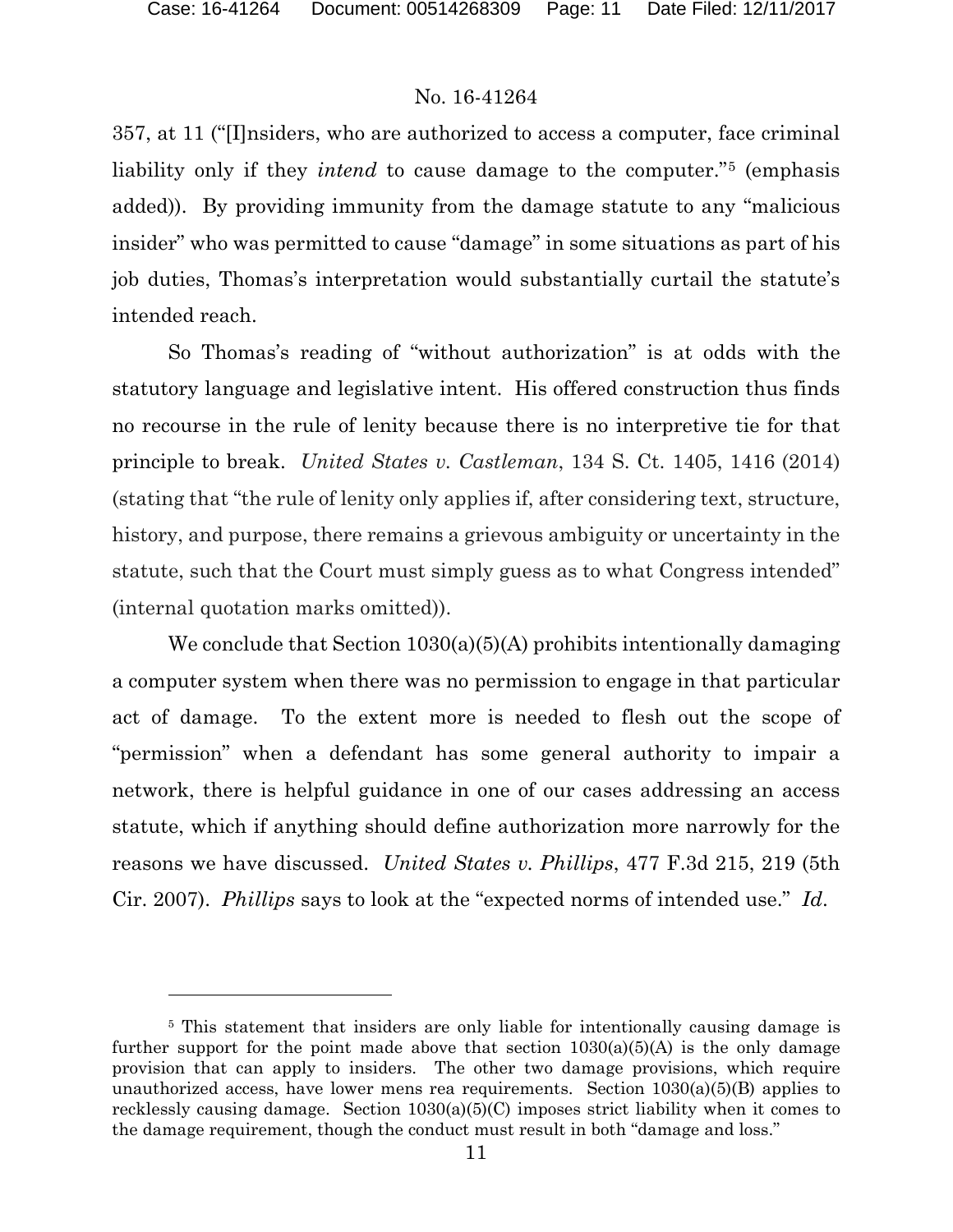#### **B.**

With this understanding of the damage statute, we turn to the more typical sufficiency review and evaluate whether the evidence supported the conviction. This analysis usually begins with talk of the considerable deference the jury's view of the evidence should receive, with it getting to make credibility determinations, draw reasonable inferences, and the like. *United States v. Winkler*, 639 F.3d 692, 696 (5th Cir. 2011). Reliance on that standard of review is unnecessary here as there is overwhelming evidence to support the jury's view that Thomas did not have permission to engage in the weekend damage campaign.

The nature of Thomas's conduct is highly incriminating. No reasonable employee could think he had permission to stop the system from providing backups, or to delete files outside the normal protocols, or to falsify contact information in a notification system, or to set a process in motion that would prevent users from remotely accessing the network. *Phillips*, 477 F.3d at 220 (affirming jury finding of lack of authorization to launch a brute-force attack program when that would not be permissible "within the understanding of any reasonable computer user"). Thomas emphasizes the unlimited access he had to the system that gave him the ability to inflict this damage. But it is not conceivable that any employee, regardless of their level of computer access, would be authorized to cause these problems. The incidents for which Thomas was held liable were nothing like the periodic acts he performed as part of his duties. Those tasks may have impaired the system on a limited basis in order to benefit the computer network in the long run. Routine deletions of old files provide that benefit by increasing storage space. Taking systems offline allows for necessary maintenance. In contrast, the various types of damage Thomas caused during the last few days before he resigned resulted in over \$130,000 in remediation costs. Regardless of whether the definition of "damage" under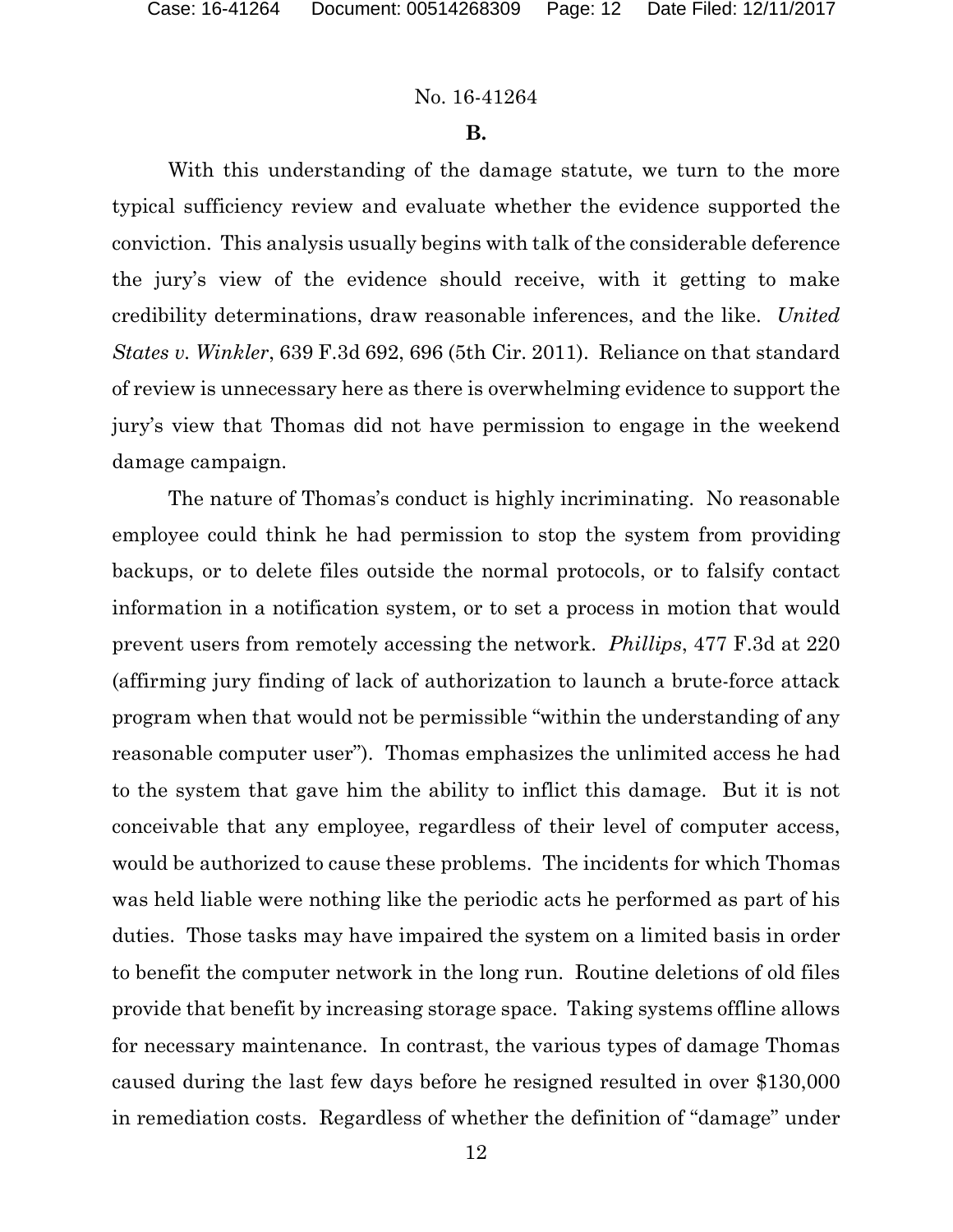the statute requires a showing of harm, impairments that harm the system are much less likely to be authorized than those that benefit the system. It would rarely if ever make sense for an employer to authorize an employee to harm its computer system.

The harmful acts themselves would be enough to support the verdict, but Thomas's words and conduct in response to the criminal investigation provide additional support. When questioned by federal agents, he acknowledged the distinction we have just made. He did not say that he caused the damage in order to maintain or improve the system; instead, his motive was to make things more difficult for the person hired to replace him. And his flight to Brazil is not what is expected of someone who had permission to engage in the conduct being investigated. *See Allen v. United States*, 164 U.S. 492, 499 (1896) ("[T]he law is entirely well settled that the flight of the accused is competent evidence against him as having a tendency to establish his guilt.").

The circumstances surrounding the damaging acts provide even more support for the finding of guilt. Thomas committed the various acts one after the other in a concentrated time span beginning Friday evening and continuing through the weekend. Thomas did most of this from home, but the one time he had to go the office he did so using another employee's credentials. One of his acts—falsification of contact information in the alert system—prevented Thomas's conduct from being detected during the weekend as employees would not receive notifications about the damage to the system. He submitted his resignation immediately after completing the damage spree and timed the most damaging act—the one that would prevent remote access—so that it would not occur until he was gone. Why this sequence of events if Thomas had permission to cause the damage?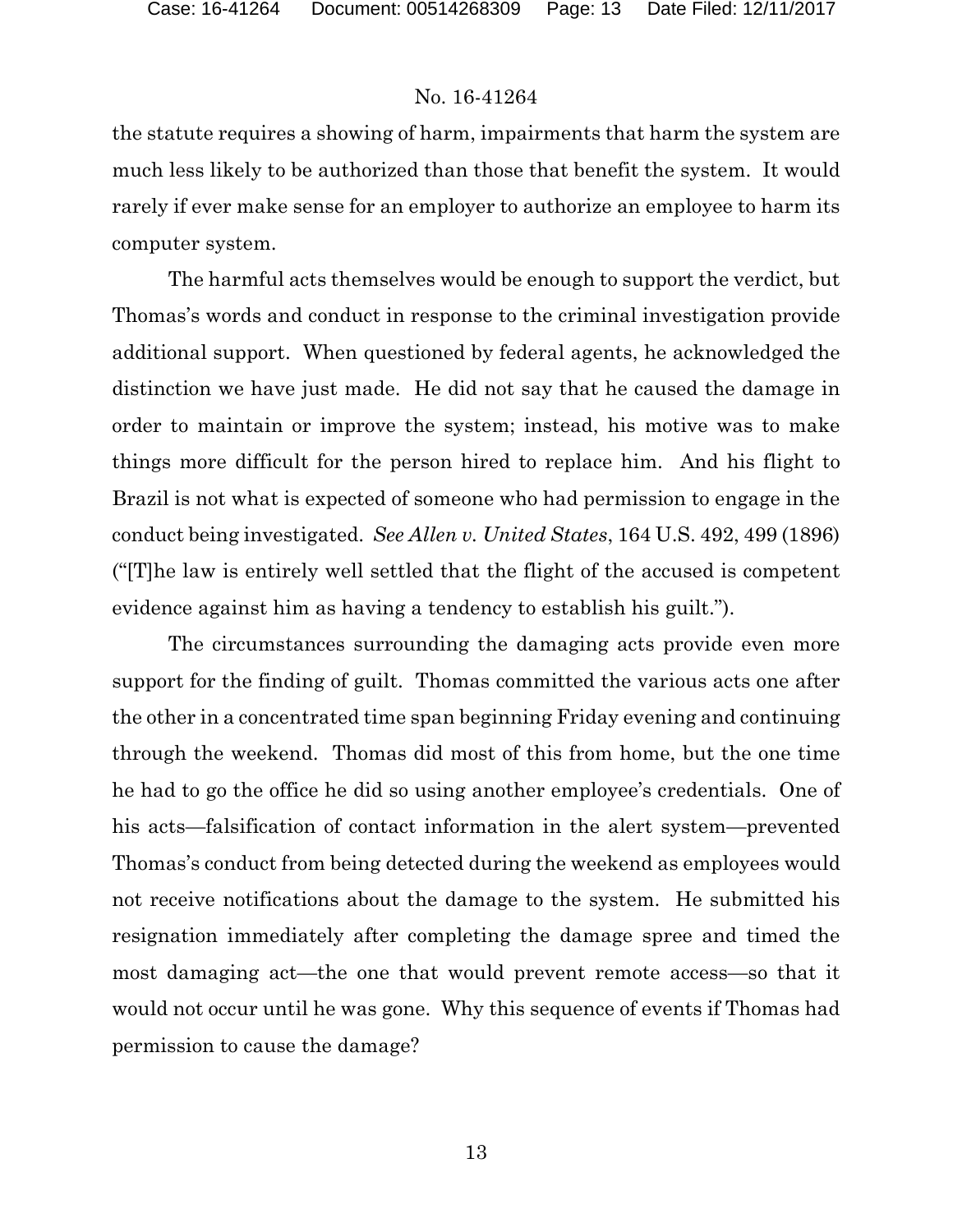All of this provided ample support to conclude that Thomas lacked permission to inflict the damage he caused. As that question of authorization is the only element he challenges, sufficient evidence supports the conviction.

# **III.**

What we have just said about the straightforward application of the damage statute to Thomas's conduct also dooms his claim that the law is unconstitutionally vague. That is because even if a statute might be vague when applied to some situations, "a defendant whose conduct is clearly prohibited cannot be the one making that challenge." *United States v. Westbrooks*, 858 F.3d 317, 325 (5th Cir. 2017).

Further proof that Thomas's conduct is a paradigmatic application of section  $1030(a)(5)(A)$  comes from its similarity to a hypothetical use of the statute that a leading computer crime scholar foresaw years ago. Professor Kerr provided the following example that is essentially this case but for a twist that the employee is upset about his own employment situation rather than a colleague's:

Employee sabotage: Sam is a computer programmer who is angry at his employer for denying him a promotion. Sam decides to take revenge by deleting some of his employer's important files, and by launching a denial-of-service attack that overwhelms his company's webserver with requests and takes it offline for a few hours. The deletion of the files will not constitute an unauthorized access. Sam accessed his employer's computer when he used it to delete files, but as a programmer he was authorized to access those files and therefore has not committed access without authorization. Similarly, the denial-of-service attack will not itself constitute an unauthorized access crime. Sending the data to the computer does access the computer, but the access is not without authorization: The webserver has been configured to accept all web traffic requests, such that sending many requests will not circumvent any code-based restrictions.